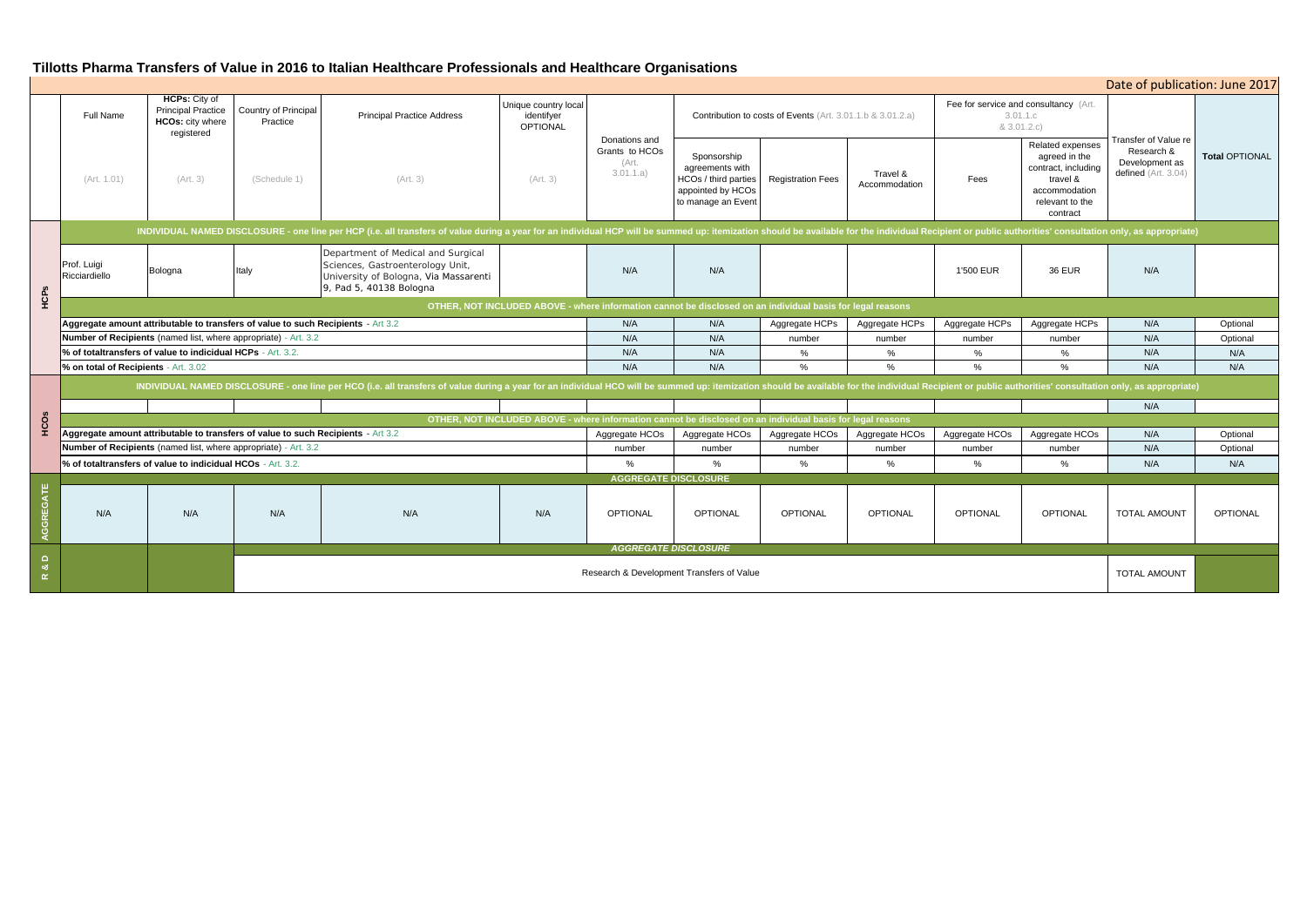

### **Methodological Notes**

# **Disclosure by Tillotts Pharma of payments to Italian healthcare professionals and healthcare organisations in 2016**

The Farmindustria Code on disclosure of transfers of value from companies to healthcare professionals and healthcare organisations mandates the public disclosure in 2017 of certain transfers of value made during 2016 to Italian healthcare professionals and healthcare organisations. The disclosure data will be published on the website of Tillotts Pharma, www.tillotts.com. The Farmindustria disclosure requirements are set forth in Section V of the Code of Conduct for the Pharmaceutical Industry.

The methodological notes below explain the data Tillotts Pharma has disclosed and how the data has been prepared, to assist the reader's understanding. Inclusion of this methodological note alongside the disclosure data is also mandated by Paragraph 5.10 of Section V to the Farmindustria Code.

*VAT*

VAT is excluded from all disclosures of transfer of value.

### *Currency*

All disclosures are made in Euros (€). Where the original payment was made in another currency, the sum was converted to Euros at the exchange rate prevailing at the time of the original payment.

# *Consolidated Disclosures of the Corporate Group and Cross‐border Payments*

The disclosures represent the consolidated transfers of value made by the Tillotts Pharma corporate group in line with the EFPIA Disclosure Code's dictate that separate entities belonging to the same multinational company (which could be the parent company and subsidiary company) shall be deemed to constitute a single company. The 2016 disclosures represent payments by Tillotts Pharma Tillotts Pharma AG.

#### *Aggregated Data*

Where permission to disclose transfers of value has been refused by individual healthcare professionals, or where permission was granted but then later revoked, all transfers of value made to them are disclosed in an aggregated fashion.

# *Data included*

The data disclosed by Tillotts Pharma is consistent with the requirements of the Farmindustria Code. The data can be categorised as follows: